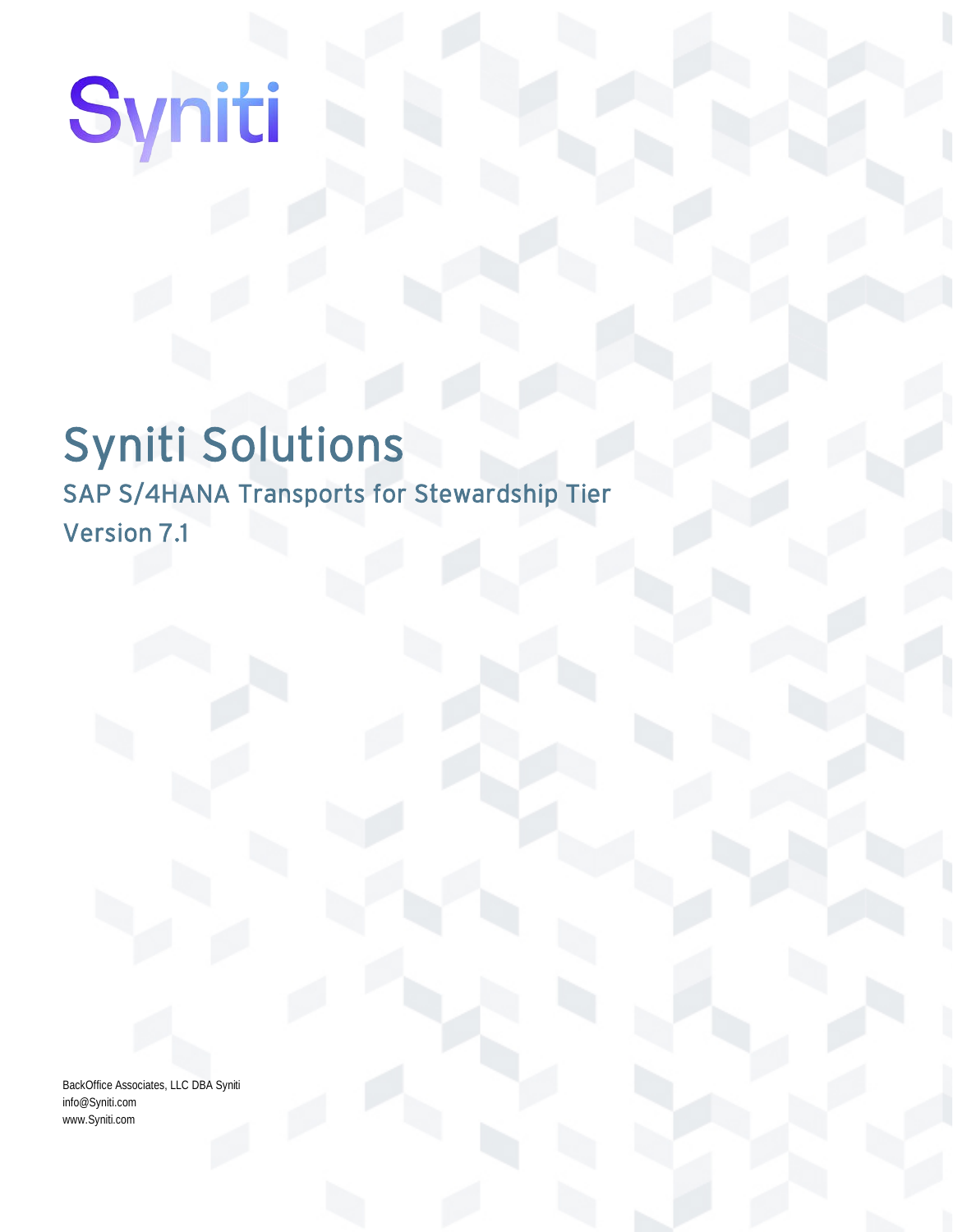

# **Table of Contents**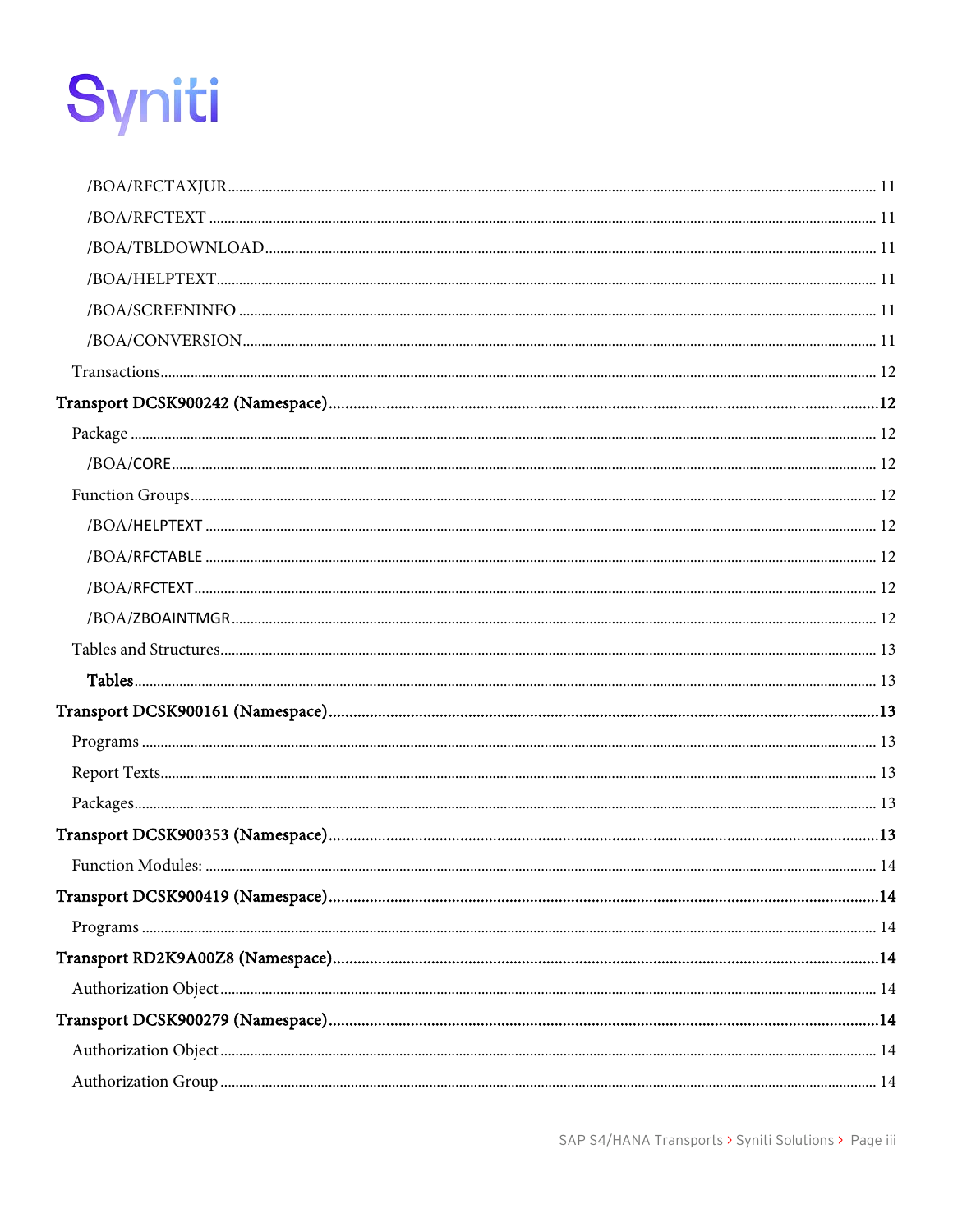| <b>Transactions</b> |  |
|---------------------|--|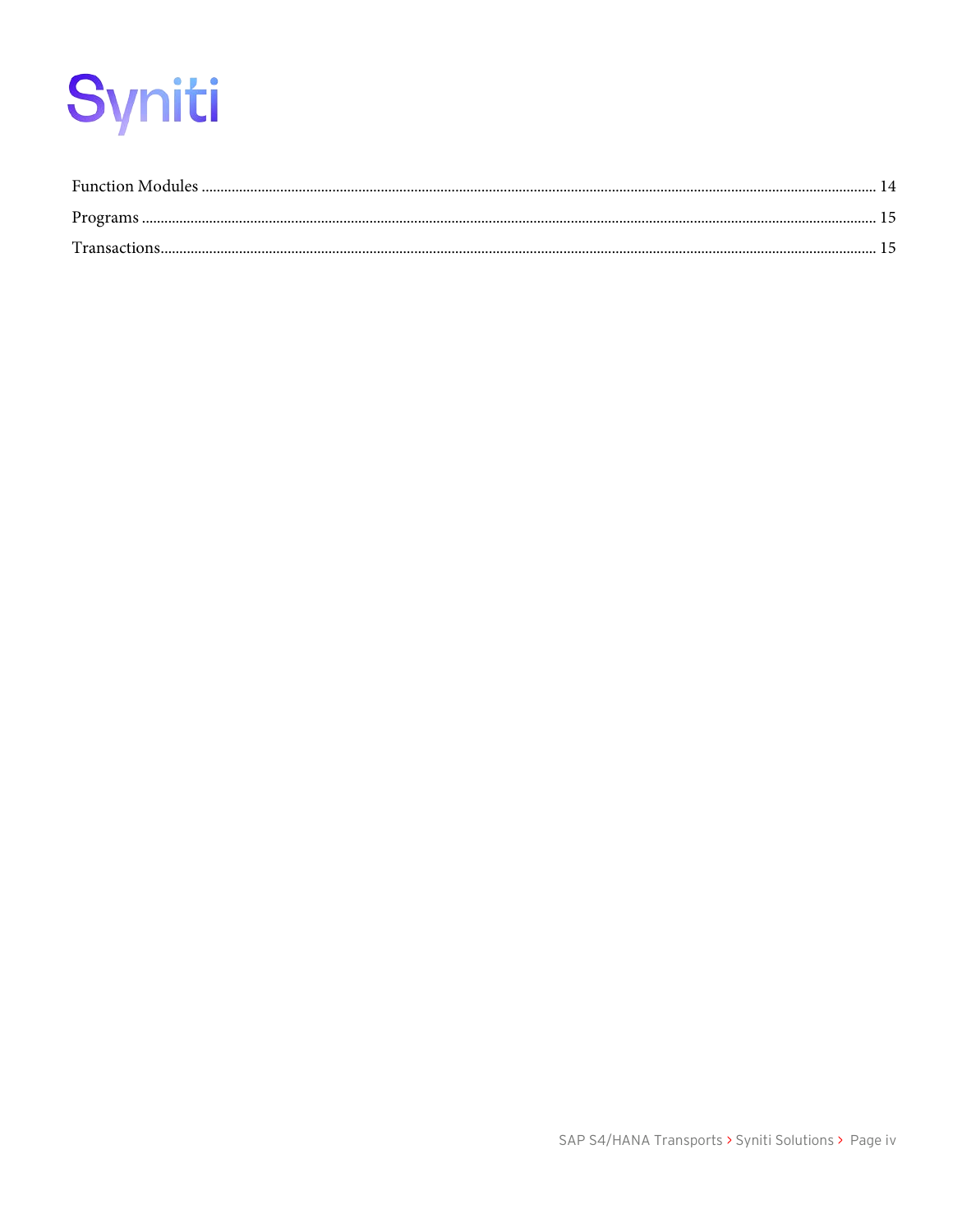# <span id="page-4-0"></span>**Overview**

NOTE: This document applies to Syniti Solutions versions 7.1 and later.

Syniti provide a series of SAP Transports that offer specific functionality that enhance the capabilities of the DSP. These transports are saved to the following location during the installation of the Stewardship Tier: -

{Installation Directory}\BOA\DSP\Web\UserArea\0151a30b-2dd0-48ae-823d-d378e1ff5c05\SAP\_Transports\Namespace The details of these transports are documented in corresponding document sections below.

# <span id="page-4-1"></span>Transport Installation Sequence

In circumstances where SAP S/4HANA is being used as a data Source or Target, the following transports need to be installed in the order listed below: -

# <span id="page-4-2"></span>Transport 1: RD2K900018

This transport creates the /BOA/ SAP Namespace Object that is used subsequent namespace transports. Strictly speaking, this transport only needs to be installed if other transports fail due to permission issues that prevent them from creating the namespace.

- File 1 K900018.RD2
- File 2 R900018.RD2

## <span id="page-4-3"></span>Transport 2: RD2K9A00U1

- File 1 K9A00U1.RD2
- File 2 R9A00U1.RD2

#### <span id="page-4-4"></span>Transport 3: DCSK900079

- File 1 K900079.DCS
- File 2 R900079. DCS

## <span id="page-4-5"></span>Transport 4: DCSK900242

- File 1 K900242.DCS
- File 2 R900242.DCS

#### <span id="page-4-6"></span>Transport 5: DCSK900161

- File 1 K900161.DCS
- File 2 R900161.DCS

# <span id="page-4-7"></span>Transport 6: DCSK900353 (Optional)

- File 1 K900353.DCS
- File 2 R900353.DCS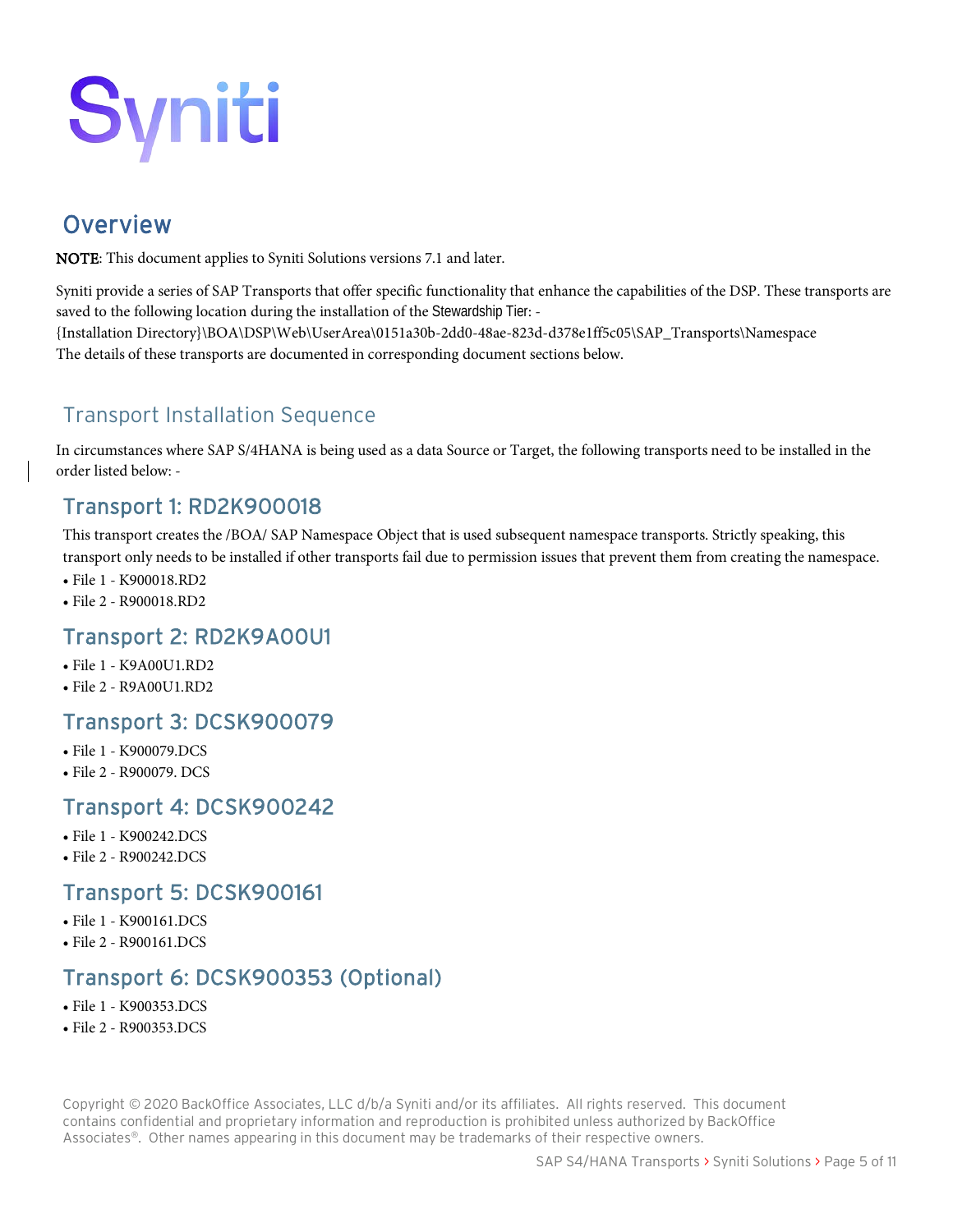

# <span id="page-5-0"></span>Transport 7: DCSK900419 (Optional)

• File 1 - K900419.DCS

• File 2 - R900419.DCS

#### <span id="page-5-1"></span>Transport 8: RD2K9A00Z8 (Optional)

- File 1 K9A00Z8.RD2
- File 2 R9A00Z8.RD2

#### <span id="page-5-2"></span>Transport 9: DCSK900279 (Optional)

- File 1 K900279.DCS
- File 2 R900279.DCS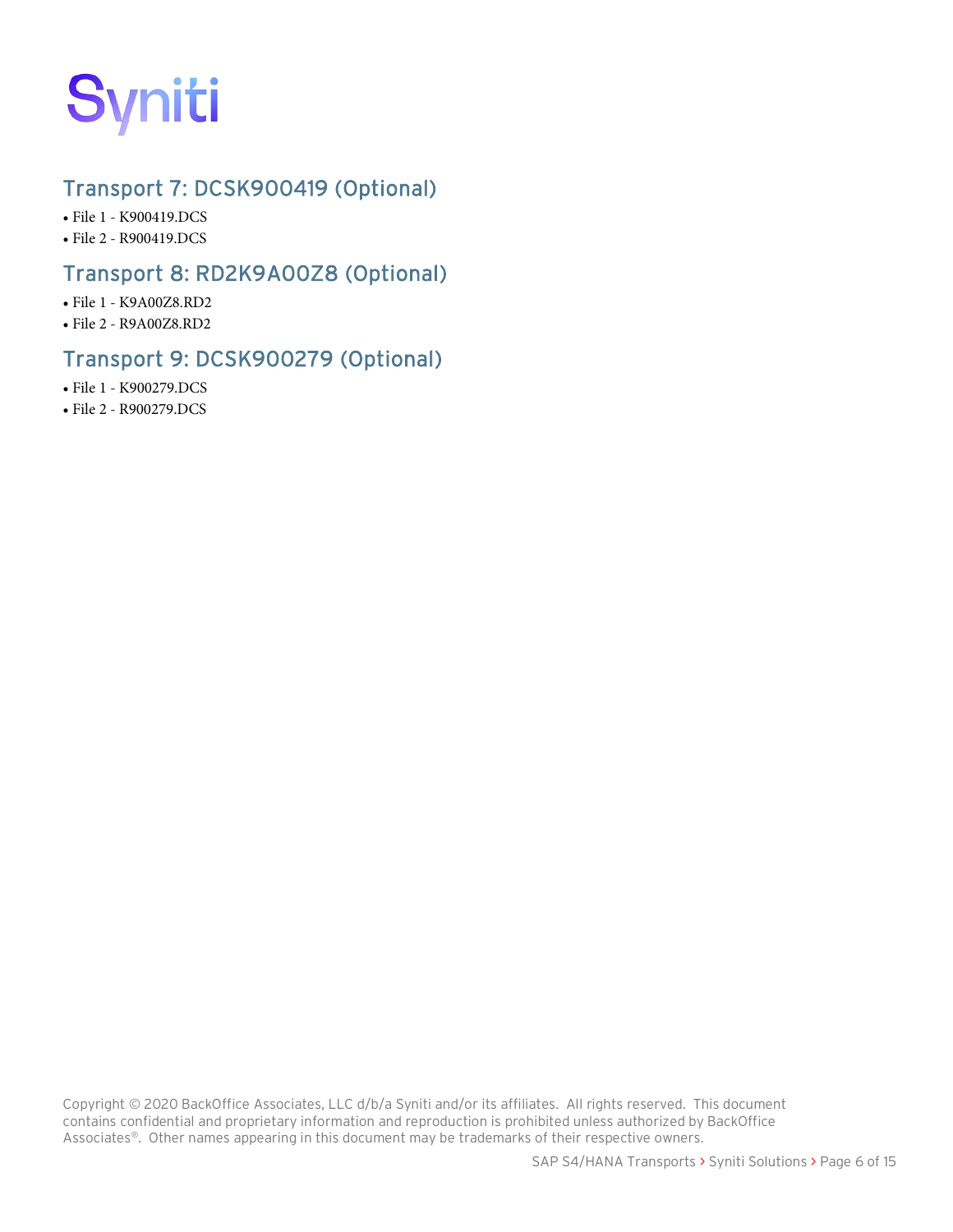

# <span id="page-6-0"></span>Transport RD2K900018 (Namespace)

## <span id="page-6-1"></span>SAP Namespace Object

| <b>SAP Namespace</b><br>Object | Description                                                                |
|--------------------------------|----------------------------------------------------------------------------|
| /BOA/                          | /BOA/ is a SAP Namespace Object for use by later BOA namespace transports. |

Please note, this transport is not commonly required and only installed if the other BOA namespace transports fail (i.e. Transport 2). The reason for this is that non-default permissions prevent the other namespace transports from creating the namespace itself and this transport remedies that.

# <span id="page-6-2"></span>Transport RD2K9A00U1 (Namespace)

#### <span id="page-6-3"></span>Package

#### <span id="page-6-4"></span>**/BOA/DSP\_INTEGRATE**

/BOA/DSP\_INTEGRATE is a container for a group of related objects.

# <span id="page-6-6"></span><span id="page-6-5"></span>Function Group **/BOA/FG\_EZPOST**

/BOA/FG\_EZPOST is a Function Group which contains the following Function Modules:

- /BOA/DSP\_INTEGRATE\_SUBMIT
- /BOA/DSP\_INTEGRATE\_GETSTATUS

#### <span id="page-6-7"></span>Tables

- /BOA/BAPILOG
- /BOA/EP\_DIRECT
- /BOA/EP\_IDOC
- /BOA/EP\_PARAM
- /BOA/EP\_RETURN
- /BOA/EP\_SESSIONS
- /BOA/EP\_STATUS
- /BOA/EP\_SUMMARY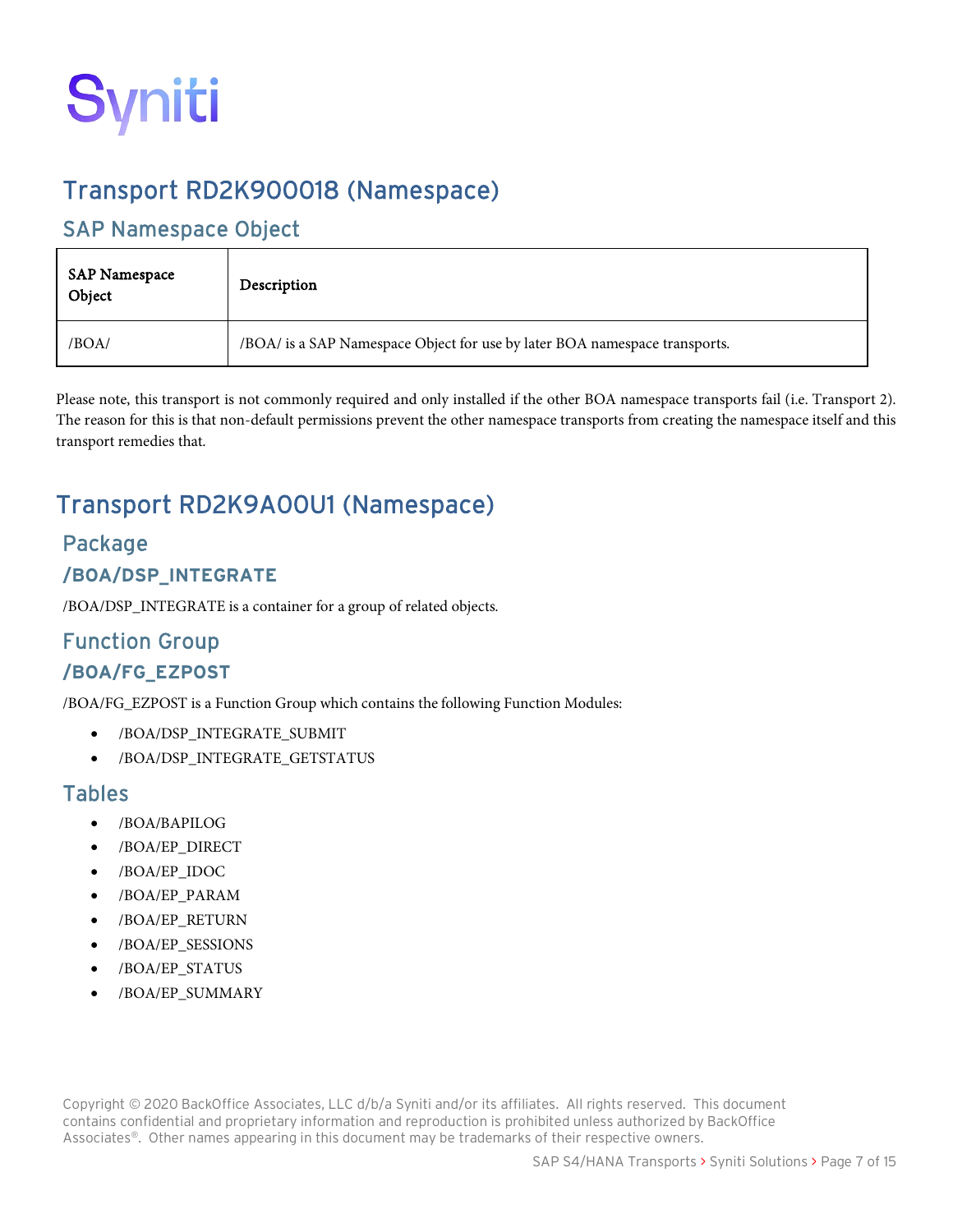

# <span id="page-7-0"></span>Transport DCSK900079 (Namespace)

#### <span id="page-7-1"></span>Package

| Package        | Description                                                   |
|----------------|---------------------------------------------------------------|
| /BOA/BDCDIRECT | /BOA/BDCDIRECT is a container for a group of related objects. |
| /BOA/UTILITY   | /BOA/UTILITY is a container for a group of related objects.   |

#### <span id="page-7-2"></span>Lock Object

| Lock Object    | Description                                                                              |
|----------------|------------------------------------------------------------------------------------------|
| /BOA/EZZBDCLOG | /BOA/ZBDCPROCESS uses this exclusive lock of table /BOA/ZBDCLOG for queue processing. It |
|                | prevents the double processing of a file.                                                |

#### <span id="page-7-3"></span>Programs

| Program                            | Description                                                                                                                                                                                                                                                                                                                                                                                                                                                                                                                                                                                                    |
|------------------------------------|----------------------------------------------------------------------------------------------------------------------------------------------------------------------------------------------------------------------------------------------------------------------------------------------------------------------------------------------------------------------------------------------------------------------------------------------------------------------------------------------------------------------------------------------------------------------------------------------------------------|
| /BOA/ZBDCFILEGET                   | This program examines a specified directory for all files, those files that match a particular pattern or a<br>specific file. It retrieves the list on requested files, moves the files to the parent directory and places the<br>file and new directory information on the queue - the R/3 'Z' table /BOA/ZBDCLOG. If a wait time is<br>specified, after waiting the particular interval, it will repeatedly check the specified directory after<br>clearing it and process new files listed. In this case the program can be terminated by executing<br>program /BOA/ZBDCSTOP with the appropriate settings. |
| /BOA/ZBDCPROCESS                   | This program reads a tab-delimited file into an internal table that it passes to Function Module<br>/BOA/Z_BOA_INTERFACE_PROCESS_TABLE for processing. It will read from either the front-end<br>PC or from the AppServer. If Queue Processing is specified, all the files in the queue will be processed.<br>If a wait time is specified, after waiting the specified interval, it will repeatedly check the queue after<br>clearing it and process new files listed. In this case the program can be terminated by executing<br>program /BOA/ZBDCSTOP with the appropriate settings.                         |
| /BOA/ZBDCSTOP                      | This program sets the value of the "BDCPROCESSSTATE" parameter in the /BOA/ZBOAPARAMS<br>table. The state of this parameter permits the running of the ZBDC process or causes its graceful<br>termination.                                                                                                                                                                                                                                                                                                                                                                                                     |
| /BOA/ZBDC_CLEAR_<br><b>HISTORY</b> | This program empties the /BOA/ZBDCLOGHIST table based upon parameters supplied on the screen.<br>This prevents excessive table growth. It should be scheduled as a regular job.                                                                                                                                                                                                                                                                                                                                                                                                                                |
| /BOA/ZBDCANALYSIS                  | This program evaluates log files of BDC sessions and reports on counts of error messages. Users can<br>double click the various lines of the report to either view the entire log file (top section) or all error<br>messages (bottom section).                                                                                                                                                                                                                                                                                                                                                                |
| /BOA/ZDIRECTLOAD                   | This program is designed to upload a flat file into a Custom table in SAP. It will read the file from<br>Presentation Server or the Application Server. This program provides an option to either delete<br>existing records and append or just append to the existing records in SAP.                                                                                                                                                                                                                                                                                                                         |
| /BOA/ZLONGTEXTDO<br><b>WNLOAD</b>  | This program is used to download long text into a text file. The TextObject and Output file are<br>mandatory parameters. Additionally, specify TextName, TextID and TextLanguage as input                                                                                                                                                                                                                                                                                                                                                                                                                      |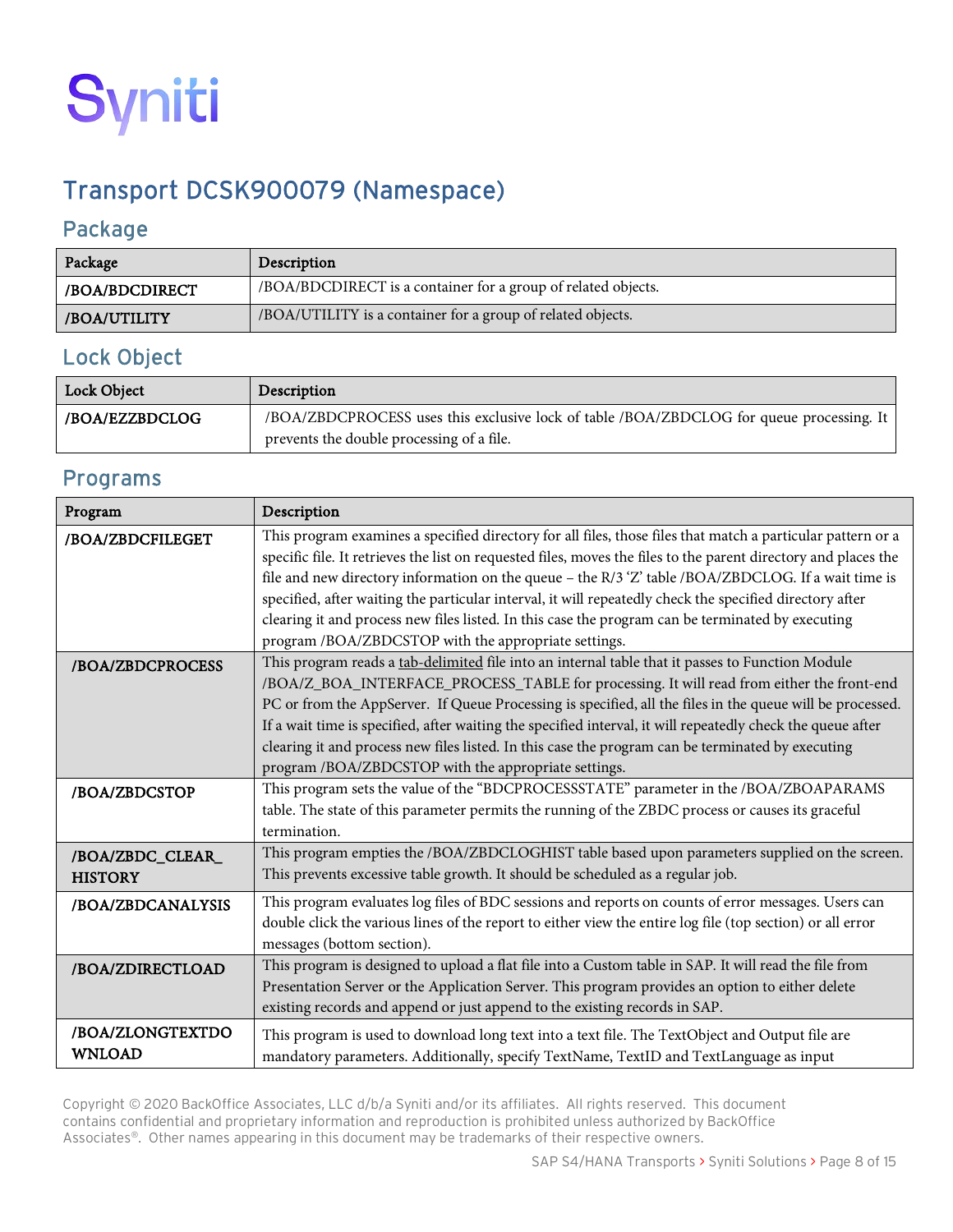

|                       | parameters. The output file can either be placed on the presentation server or the application server.          |
|-----------------------|-----------------------------------------------------------------------------------------------------------------|
|                       | The transaction code to execute this program is /BOA/ZLONGTEXT.                                                 |
| /BOA/ZLONGTEXTDO      | This program is used to download long text into a text file. This is program is an extension of                 |
| <b>WNLOADFROMFILE</b> | /BOA/ZLONGTEXTDOWNLOAD program. Output file is mandatory parameters. Input file should                          |
|                       | be tab delimited file which contains TextObject, TextName, TextID, TextLanguage values as row. The              |
|                       | output file can either be placed on the presentation server or the application server.                          |
| /BOA/EXTERNAL         | This program returns all tax jurisdiction/district combinations found from input file. You can send in          |
| TAXJURIS_ADDRCHK      | city, state, zip in the input file to return all possible city/district/ tax jurisdiction combinations found in |
|                       | vertex.                                                                                                         |
| /BOA/ONLINE_TAXJUR    | This program is used to check the address using RFC destination function call via screen.                       |
| <b>IS_ADDRCHK</b>     |                                                                                                                 |
| /BOA/ZTABLEDOWNLO     | This program downloads data from table into a fixed width or delimited file.                                    |
| AD_FILE               |                                                                                                                 |
| /BOA/ZTABLEDOWNLO     | This program is used to schedule SAP table downloads. It checks the table ZTABLEDOWNLOAD to                     |
| AD_SCHEDULER          | see if there are any tables scheduled for download. If it finds any, it submits a job to execute the            |
|                       | program /BOA/ZTABLEDOWNLOAD_FILE                                                                                |
| /BOA/IDOC_ANALYSIS    | This program is used to Analyze the IDocs created. We can search the IDocs based on the Created                 |
|                       | date or using IDoc number. After execution of this program an ALV report is displayed with all IDoc             |
|                       | statuses.                                                                                                       |
| /BOA/IDOC_ANALYSIS_   | This program is used to list out all the IDocs created using LSMW. It internally calls                          |
| <b>LSMW</b>           | /BOA/IDOC_ANALYSIS program to display the IDoc statuses as per the user selection.                              |
| /BOA/CHILDTABLEDO     | This program is used to download all the fields of the Child table based upon the Parent key field              |
| <b>WNLOAD</b>         | values given in the Input file.                                                                                 |
|                       | 1) Input File (TAB Delimited) - This file should contain the Parent/Header Table key fields (e.g.               |
|                       | MARC Table key fields, if we are downloading MARD details). The first row of the file should contain            |
|                       | SAP field name of the key. The file location can be for Presentation server / Application server.               |
|                       | 2) Output File (TAB Delimited) - After successful execution of the program, the result will be stored           |
|                       | in Output File. This file contains all the rows of the Child/Items table data (e.g. MARD) for the above         |
|                       | given Parent/Header key fields. The resultant file will contain SAP field names in the first row. The           |
|                       | file location can be for Presentation server / Application server.                                              |
|                       | 3) Table Name - The USER will pass the table name (e.g. MARD).                                                  |
| /BOA/SAVE_TEST_DAT    |                                                                                                                 |
| A                     |                                                                                                                 |

## <span id="page-8-0"></span>Tables and Structures

#### <span id="page-8-1"></span>**Tables**

- /BOA/ZBDCLOG
- /BOA/ZBDCLOGHIST
- /BOA/ZBOAPARAMS
- /BOA/TBLDOWNLOAD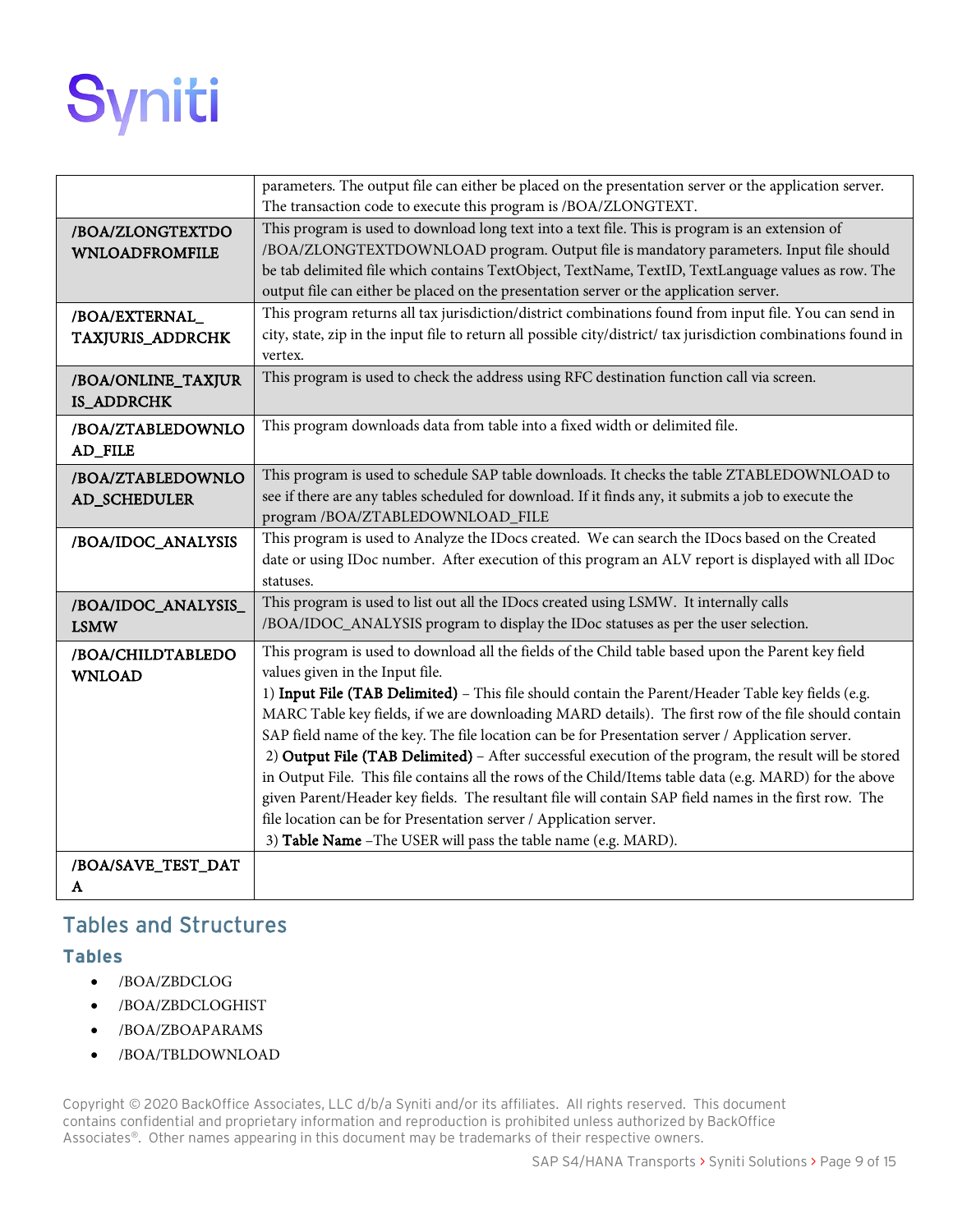#### <span id="page-9-0"></span>**Structures**

- /BOA/ZBOA\_CALL\_TRAN
- /BOA/BAPI\_DOC\_DRAD
- /BOA/BAPI\_DOC\_DRAD\_KEYS
- /BOA/HELPTEXT
- /BOA/IBIPTEXTLN
- /BOA/SCREENFIELDS
- /BOA/SELECTOPTIONS
- /BOA/TABRECORD

# <span id="page-9-1"></span>Function Groups

#### <span id="page-9-2"></span>**/BOA/ZBOAINTMGR**

This Function Group contains the function module /BOA/Z\_INTERFACE\_PROCESS\_TABLE.

#### <span id="page-9-3"></span>**/BOA/RFCTABLE**

This Function Group contains the following function modules:

- /BOA/ZGET\_TABLE\_SIZE\_RFC
- /BOA/ZRFC\_READ\_TABLE
- /BOA/ZRFC\_READ\_TABLE\_TEST
- /BOA/ZRFC\_READ\_TABLE\_USING\_KEY

| <b>Function Module</b>    | Description                                                                                                                                                                                                                                                                                                                                                                                                                                                                                                                                                                                            |
|---------------------------|--------------------------------------------------------------------------------------------------------------------------------------------------------------------------------------------------------------------------------------------------------------------------------------------------------------------------------------------------------------------------------------------------------------------------------------------------------------------------------------------------------------------------------------------------------------------------------------------------------|
| /BOA/ZGET_TABLE_SIZE_RFC  | This Function Module is used to obtain the number of records for a given table.                                                                                                                                                                                                                                                                                                                                                                                                                                                                                                                        |
| /BOA/ZRFC_READ_TABLE      | This Function Module is used to extract data from any table to which the user was granted<br>access. It is an extension on the standard SAP RFC_READ_TABLE (main statements such<br>as Authorization Check and Select statements are not changed) with extensions including<br>wider output structure, handling of packed and raw fields. Additionally, dynamic coding<br>techniques were employed to cater for non-Unicode systems when calculating the length<br>of the lines to be outputted                                                                                                        |
| /BOA/ZRFC_READ_TABLE_TEST | This Function Module is used to extract data from any table to which the user was granted<br>access. It is an extension on the standard SAP RFC_READ_TABLE (main statements such<br>as Authorization Check and Select statements are not changed) with extensions including<br>wider output structure, handling of packed and raw fields. This variant has an additional<br>input that allows for faster processing using the target table key. Additionally, dynamic<br>coding techniques were employed to cater for non-Unicode systems when calculating the<br>length of the lines to be outputted. |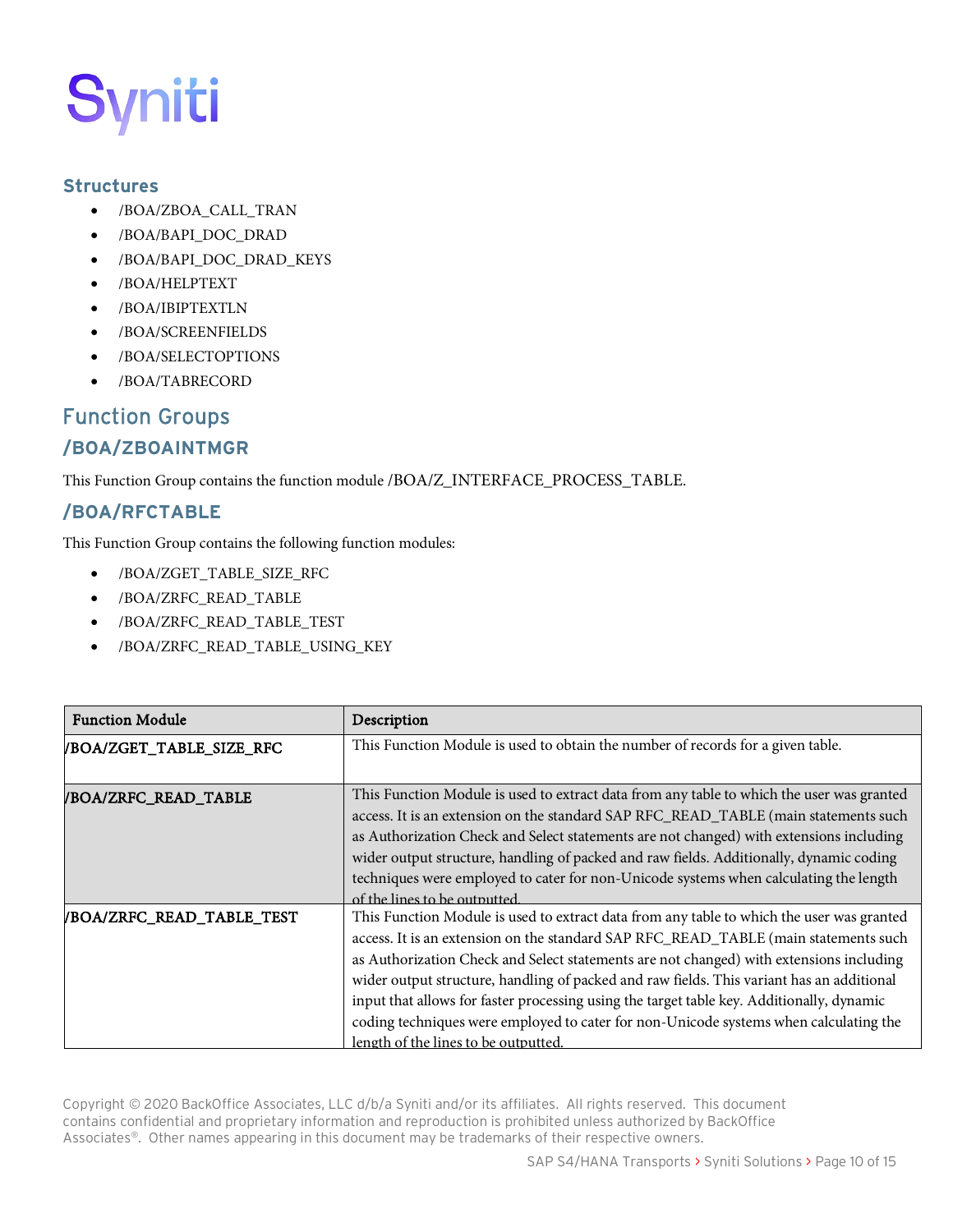

|   | <b>BOA/ZRFC_READ_TABLE_USING_KE</b> This Function Module is used to extract data from any table to which the user was granted |
|---|-------------------------------------------------------------------------------------------------------------------------------|
| Y | access. It is an extension on the standard SAP RFC_READ_TABLE (main statements such                                           |
|   | as Authorization Check and Select statements are not changed) with extensions including                                       |
|   | wider output structure, handling of packed and raw fields. This variant has an additional                                     |
|   | input that allows for faster processing using the target table keys.                                                          |
|   |                                                                                                                               |

#### <span id="page-10-0"></span>**/BOA/RFCTAXJUR**

This Function Group contains the function module /BOA/RFCTAXJUR.

#### <span id="page-10-1"></span>**/BOA/RFCTEXT**

This Function Group contains the function module /BOA/ZRFC\_READ\_TEXT.

| <b>Function Module</b> | Description                                                                           |
|------------------------|---------------------------------------------------------------------------------------|
| /BOA/ZRFC_READ_TEXT    | This Function Module is used to extract Texts from the Data Source using standard SAP |
|                        | Function Module READ_TEXT. It also searches for Object Links and extract texts from   |
|                        | those (using READ_TEXT as well) if links are found.                                   |

#### <span id="page-10-2"></span>**/BOA/TBLDOWNLOAD**

This Function Group contains the following function modules:

- TABLEFRAME\_/BOA/TBLDOWNLOAD
- TABLEPROC\_/BOA/TBLDOWNLOAD

#### <span id="page-10-3"></span>**/BOA/HELPTEXT**

This Function Group contains the function module /BOA/RFC\_GET\_HELPTEXT.

#### <span id="page-10-4"></span>**/BOA/SCREENINFO**

This Function Group contains the function module /BOA/SCREEN\_FIELDS\_DOWNLOAD.

#### <span id="page-10-5"></span>**/BOA/CONVERSION**

This Function Group contains the function module /BOA/CONV\_IBAN\_2\_BANK\_ACCOUNT.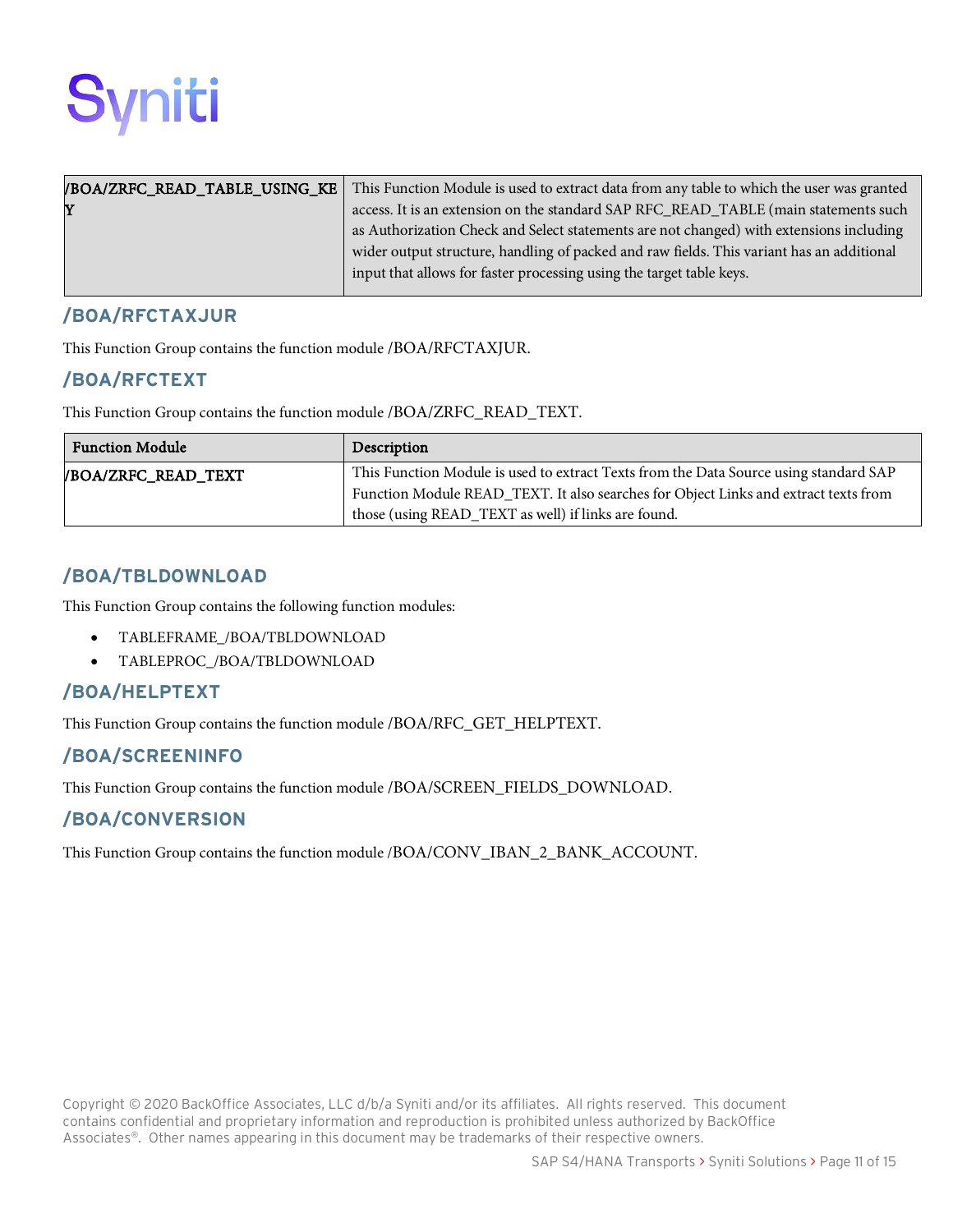

#### <span id="page-11-0"></span>**Transactions**

| Transaction         | Description                                                             |
|---------------------|-------------------------------------------------------------------------|
| /BOA/ZBDCGET        | This transaction code is used to execute "/BOA/ZBDCFILEGET" Program.    |
| /BOA/ZBDCPROCESS    | This transaction code is used to execute "/BOA/ZBDCPROCESS" Program.    |
| /BOA/ZBDCSTOP       | This transaction code is used to execute "/BOA/ZBDCSTOP" Program.       |
| /BOA/ZBDCANALYSIS   | This transaction code is used to execute "/BOA/ZBDCANALYSIS" Program.   |
| /BOA/ZDIRECTLOAD    | This transaction code is used to execute "/BOA/ZBOADIRECTLOAD" Program. |
| /BOA/ZLONGTEXT      | This transaction code is used to execute "/BOA/ZLONGTEXTDOWNLOAD"       |
|                     | Program.                                                                |
| /BOA/EXTTAXJURIS    | This transaction code is used to execute                                |
|                     | "/BOA/ZBOA_EXTERNAL_TAXJURIS_ADDRCHK" Program.                          |
| /BOA/ONLINETAXJURIS | This transaction code is used to execute                                |
|                     | "/BOA/ZBOA_ONLINE_TAXJURIS_ADDRCHK" Program.                            |
| /BOA/DOWNLOAD_SCHED | This transaction code is used to execute                                |
|                     | "/BOA/ZTABLEDOWNLOAD_SCHEDULER" Program.                                |
| /BOA/TABLEDOWNLOAD  | This transaction code is used to execute "/BOA/ZTABLEDOWNLOAD_FILE"     |
|                     | Program.                                                                |
| /BOA/IDOCLSMW       | This transaction code is used to execute "/BOA/IDOC_ANALYSIS_LSMW"      |
|                     | Program.                                                                |
| /BOA/IDOC_ANALYSIS  | This transaction code is used to execute "/BOA/IDOC_ANALYSIS" Program.  |

# <span id="page-11-1"></span>Transport DCSK900242 (Namespace)

#### <span id="page-11-2"></span>Package

<span id="page-11-3"></span>**/BOA/**CORE

## <span id="page-11-4"></span>Function Groups

#### <span id="page-11-5"></span>**/BOA/**HELPTEXT

This Function Group contains the function module /BOA/RFC\_GET\_HELPTEXT.

#### <span id="page-11-6"></span>**/BOA/**RFCTABLE

This Function Group contains the function modules /BOA/ZGET\_TABLE\_SIZE\_RFC, /BOA/ZRFC\_READ\_TABLE, /BOA/ZRFC\_READ\_TABLE\_TEST, and /BOA/ZRFC\_READ\_TABLE\_USING\_KEY.

#### <span id="page-11-7"></span>**/BOA/**RFCTEXT

This Function Group contains the function module /BOA/ZRFC\_READ\_TEXT.

#### <span id="page-11-8"></span>**/BOA/**ZBOAINTMGR

This Function Group contains the function module /BOA/Z\_INTERFACE\_PROCESS\_TABLE.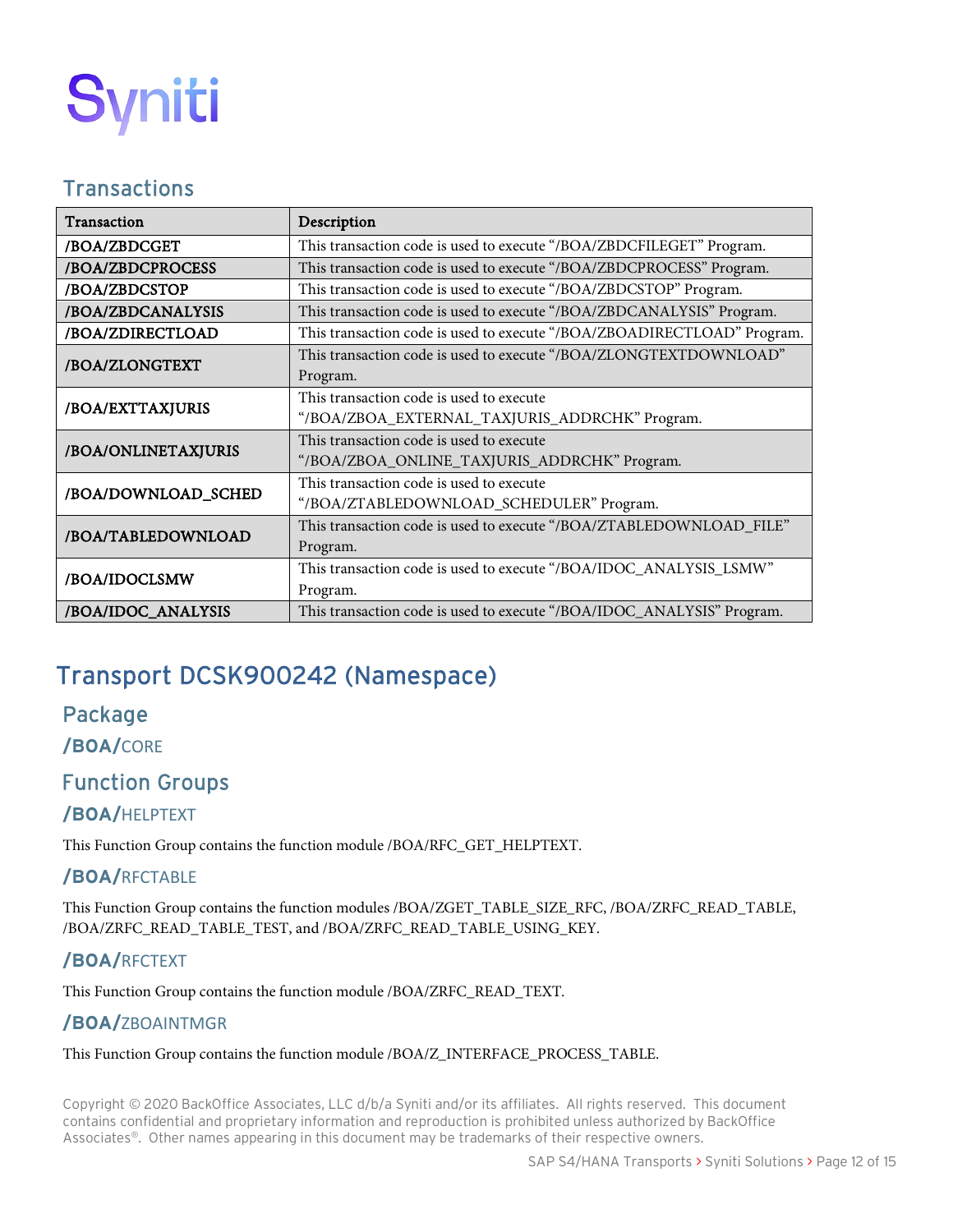

#### <span id="page-12-0"></span>Tables and Structures

#### <span id="page-12-1"></span>**Tables**

- /BOA/BAPI\_DOC\_DRAD
- /BOA/BAPI\_DOC\_DRAD\_KEYS
- /BOA/HELPTEXT
- /BOA/IBIPTEXTLN
- /BOA/SELECTOPTIONS
- /BOA/TABRECORD
- /BOA/ZBDCLOG
- /BOA/ZBOA\_CALL\_TRAN

# <span id="page-12-2"></span>Transport DCSK900161 (Namespace)

This transport includes changes related to the rebranding of BackOffice Associates to Syniti. There are no functional changes

#### <span id="page-12-3"></span>Programs

- /BOA/ZBDCANALYSIS
- /BOA/ZLONGTEXTDOWNLOAD
- /BOA/ZLONGTEXTDOWNLOADFROMFILE
- /BOA/ZTABLEDOWNLOAD\_SCHEDULER

## <span id="page-12-4"></span>Report Texts

- /BOA/ZBDCANALYSIS
- /BOA/ZLONGTEXTDOWNLOAD
- /BOA/ZLONGTEXTDOWNLOADFROMFILE
- /BOA/ZTABLEDOWNLOAD\_SCHEDULER

#### <span id="page-12-5"></span>Packages

- /BOA/ADDRESS
- /BOA/UTILITY

# <span id="page-12-6"></span>Transport DCSK900353 (Namespace)

This transport guarantees that the returned values from select statements are always ordered by the base table primary keys. The programs impacted by this change are detailed below: -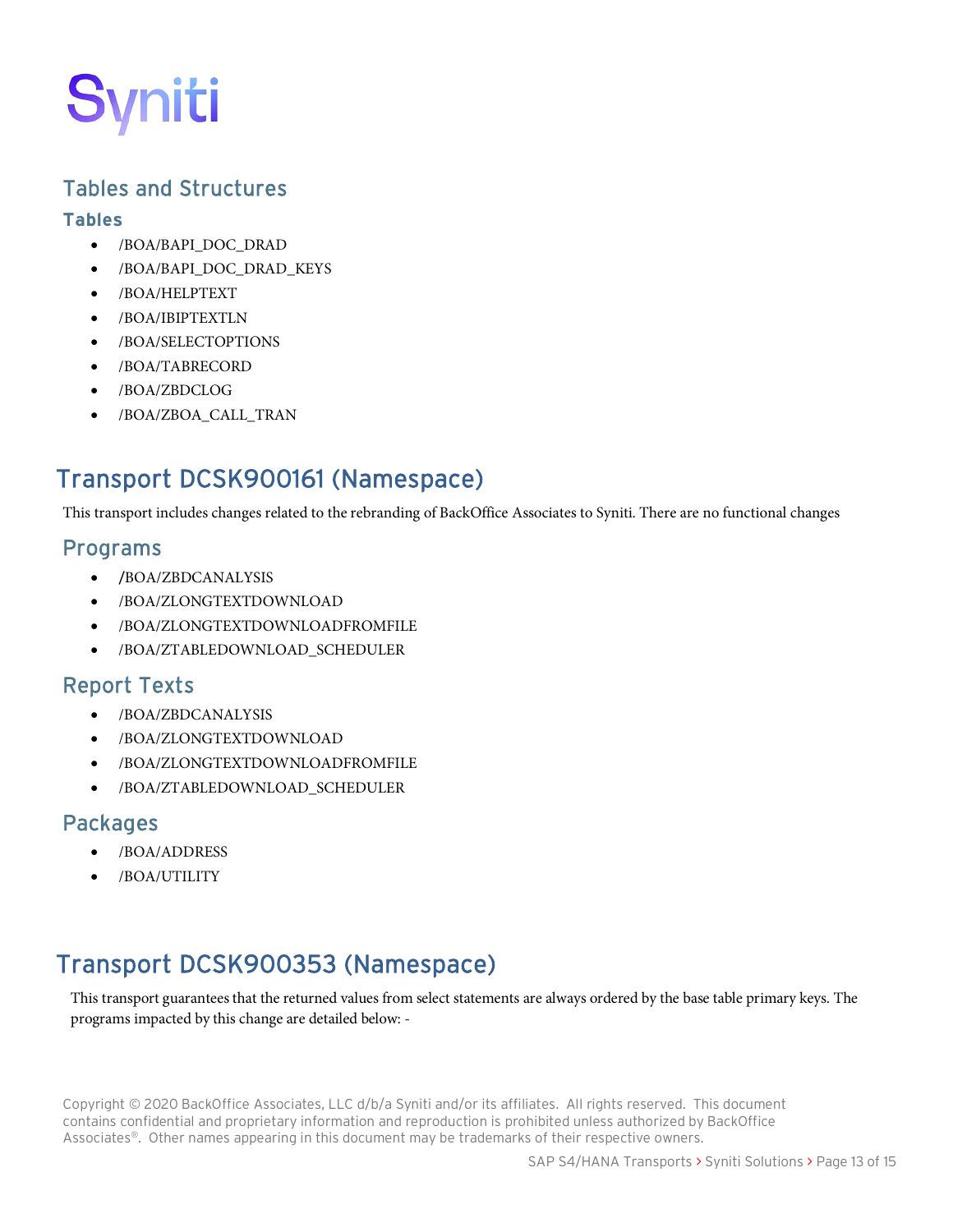

#### <span id="page-13-0"></span>Function Modules:

/BOA/ZRFC\_READ\_TABLE

# <span id="page-13-1"></span>Transport DCSK900419 (Namespace)

This transport adds an authorization check on tables to be downloaded using function module 'VIEW\_AUTHORITY\_CHECK'. The programs impacted by this change are detailed below: -

#### <span id="page-13-2"></span>Programs

/BOA/CHILDTABLEDOWNLOAD

# <span id="page-13-3"></span>Transport RD2K9A00Z8 (Namespace)

# <span id="page-13-4"></span>Authorization Object

**EXAMPLE 2BOA OBJ** 

# <span id="page-13-5"></span>Transport DCSK900279 (Namespace)

This transport contains changes replace the authorization object introduced by RD2K9A00Z8.

When this transport is imported, the authorizations of the technical user utilized to connect DSP to SAP must be maintained accordingly. The new Authorization Object /BOA/FUNC is now checked when running Function Modules /BOA/DSP\_INTEGRATE\_SUBMIT and /BOA/Z\_INTERFACE\_PROCESS\_TABLE, and the new Authorization Object /BOA/TCODE is now checked when executing transactions /BOA/\* (listed below). Programs /BOA/\* (listed below) had their Authorization Group changed to /BOA/GRP and this is checked against S\_PROGRAM Authorization Object when the program is executed.

## <span id="page-13-6"></span>Authorization Object

- /BOA/FUNC
- /BOA/TCODE

#### <span id="page-13-7"></span>Authorization Group

• /BOA/GRP

#### <span id="page-13-8"></span>Function Modules

- /BOA/DSP\_INTEGRATE\_SUBMIT
- /BOA/Z\_INTERFACE\_PROCESS\_TABLE